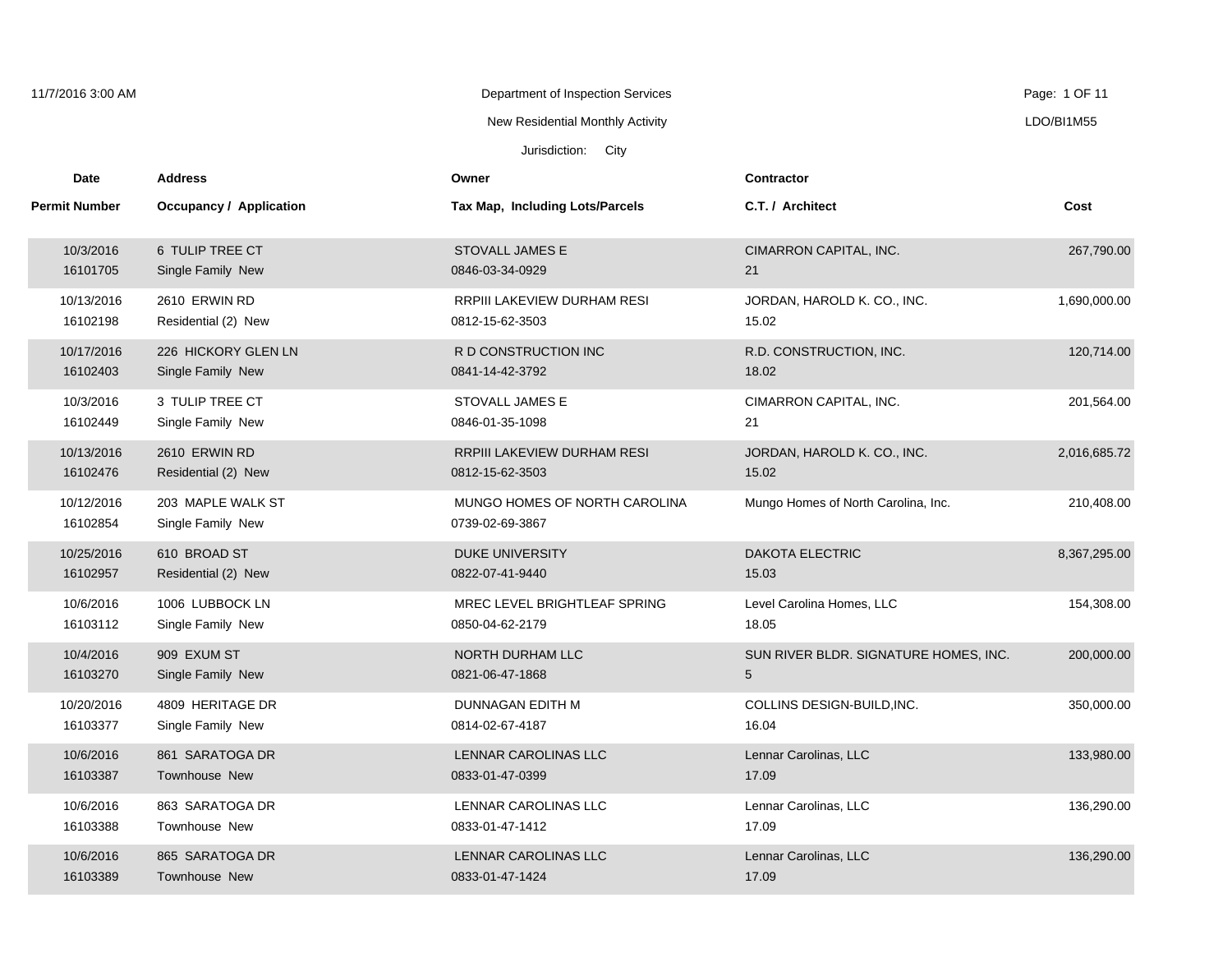| 11/7/2016 3:00 AM      |                                           | Department of Inspection Services                 |                                                     | Page: 2 OF 11 |
|------------------------|-------------------------------------------|---------------------------------------------------|-----------------------------------------------------|---------------|
|                        |                                           | New Residential Monthly Activity                  |                                                     | LDO/BI1M55    |
|                        |                                           | Jurisdiction: City                                |                                                     |               |
| <b>Date</b>            | <b>Address</b>                            | Owner                                             | <b>Contractor</b>                                   |               |
| <b>Permit Number</b>   | Occupancy / Application                   | Tax Map, Including Lots/Parcels                   | C.T. / Architect                                    | Cost          |
| 10/6/2016<br>16103390  | 867 SARATOGA DR<br>Townhouse New          | <b>LENNAR CAROLINAS LLC</b><br>0833-01-47-1446    | Lennar Carolinas, LLC<br>17.09                      | 133,980.00    |
| 10/13/2016<br>16103426 | 2309 LONG ST<br>Single Family New         | HABITAT FOR HUMANITY OF DURHAM<br>0831-15-74-2166 | <b>HABITAT FOR HUMANITY OF DURHAM INC.</b><br>10.01 | 100,452.00    |
| 10/13/2016<br>16103427 | 605 N ELM ST<br>Single Family New         | HABITAT FOR HUMANITY OF DURHAM<br>0831-10-36-2151 | HABITAT FOR HUMANITY OF DURHAM INC.<br>11           | 103,620.00    |
| 10/4/2016<br>16103429  | 606 SWIFT CREEK XING<br>Single Family New | TOLL NC LP<br>0717-02-85-0925                     | TOLL BROTHERS OF NC II, INC.<br>20.12               | 263,802.00    |
| 10/4/2016<br>16103434  | 1205 N ROXBORO ST<br>Single Family New    | P&G CONSTRUCTION COMPANY INC<br>0832-17-10-5365   | P & G CONSTRUCTION CO, INC.<br>$\overline{2}$       | 138,996.00    |
| 10/19/2016<br>16103436 | 1308 S ROXBORO ST<br>Single Family New    | <b>JONES LARRY T</b><br>0821-20-81-0963           | Durham Building Company, LLC<br>13.01               | 126,456.00    |
| 10/17/2016<br>16103475 | 3327 PROSPECT PKWY<br>Single Family New   | MREC LEVEL BRIGHTLEAF SPRING<br>0850-04-72-2606   | Level Carolina Homes, LLC<br>18.05                  | 241,296.00    |
| 10/6/2016<br>16103488  | 1008 BOOKMARK TRL<br>Single Family New    | AVH BETHPAGE LLC<br>0758-03-23-2000               | AVH CAROLINAS, LLC.<br>20.14                        | 281,490.00    |
| 10/6/2016<br>16103489  | 1020 BRANWELL DR<br>Single Family New     | AVH BETHPAGE LLC<br>0758-03-11-3979               | AVH CAROLINAS, LLC.<br>20.14                        | 207,126.00    |
| 10/18/2016<br>16103491 | 724 EVA ST<br>Single Family New           | <b>CAPITAL CITY PROPERTY</b><br>0831-10-36-1469   | PATTERSON CUSTOM BUILDERS LLC<br>11                 | 117,744.00    |
| 10/6/2016<br>16103499  | 130 CHESTNUT ST<br>Single Family New      | <b>CITY OF DURHAM</b><br>0821-16-83-0905          | Roby, Inc., Andrew                                  | 103,488.00    |
| 10/11/2016<br>16103513 | 1209 SCOUT DR<br>Single Family New        | <b>WEHAB HOMES LLC</b><br>0821-20-82-1311         | PATTERSON CUSTOM BUILDERS LLC<br>13.01              | 176,616.00    |
| 10/3/2016<br>16103546  | 203 WELLWATER AVE<br>Single Family New    | LENNAR CAROLINAS LLC<br>0860-01-07-8152           | Lennar Carolinas, LLC<br>18.05                      | 280,368.00    |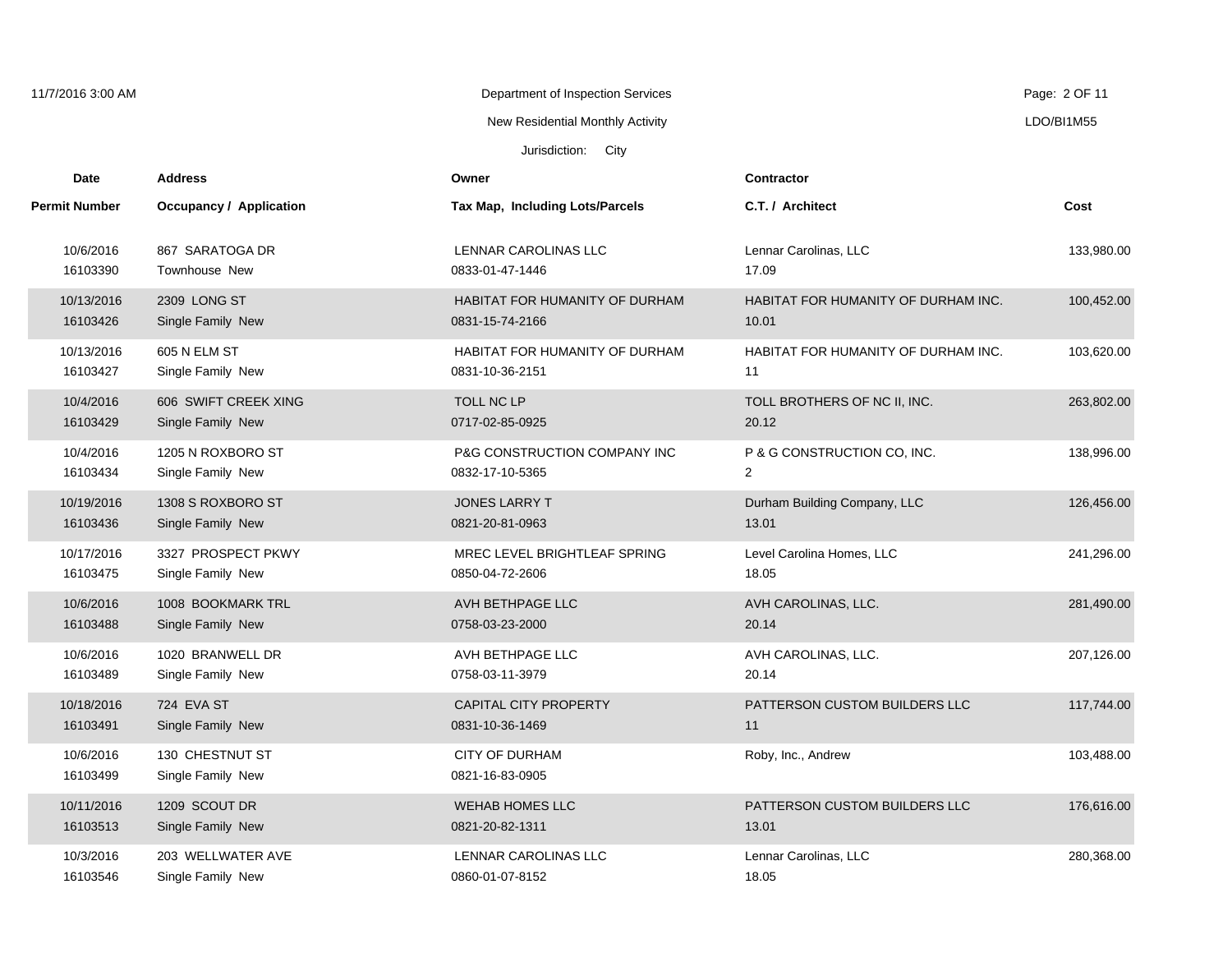| 11/7/2016 3:00 AM     |                                              | Department of Inspection Services                |                                     | Page: 3 OF 11 |
|-----------------------|----------------------------------------------|--------------------------------------------------|-------------------------------------|---------------|
|                       |                                              | New Residential Monthly Activity                 |                                     | LDO/BI1M55    |
|                       |                                              | Jurisdiction: City                               |                                     |               |
| Date                  | <b>Address</b>                               | Owner                                            | <b>Contractor</b>                   |               |
| <b>Permit Number</b>  | Occupancy / Application                      | Tax Map, Including Lots/Parcels                  | C.T. / Architect                    | Cost          |
| 10/28/2016            | <b>1201 KENT ST</b>                          | <b>ALAND CORPORATION</b>                         | Qubic, LLC                          | 126,500.00    |
| 16103610              | Single Family New                            | 0821-14-34-6695                                  | 5                                   |               |
| 10/27/2016            | 118 MANNING WAY                              | PULTE HOME CORPORATION                           | PULTE HOME CORPORATION              | 254,496.00    |
| 16103633              | Single Family New                            | 0769-03-33-9014                                  | 19                                  |               |
| 10/24/2016            | 1115 N ROXBORO ST                            | EDWARDS SPECIAL RUDOLPH L                        | Durham Building Company, LLC        | 126,456.00    |
| 16103634              | Single Family New                            | 0831-05-19-4752                                  | 8.02                                |               |
| 10/6/2016             | 1001 FARGO ST                                | <b>OSBORN DOUGLAS H</b>                          | PATTERSON CUSTOM BUILDERS LLC       | 148,640.00    |
| 16103638              | Single Family New                            | 0821-16-73-5241                                  | 12.01                               |               |
| 10/17/2016            | 1027 SANTIAGO ST                             | AVH BETHPAGE LLC                                 | AVH CAROLINAS, LLC.                 | 172,722.00    |
| 16103657              | Single Family New                            | 0758-03-23-1696                                  | 20.14                               |               |
| 10/6/2016             | 3430 FLAT RIVER DR                           | MREC LEVEL BRIGHTLEAF SPRING                     | Level Carolina Homes, LLC           | 165,264.00    |
| 16103675              | Single Family New                            | 0850-04-71-2863                                  | 18.05                               |               |
| 10/12/2016            | 916 LANCASTER ST                             | CARDINAL WEST BUILDING COMPANY                   | <b>Skyrock Construction LLC</b>     | 219,648.00    |
| 16103684              | Single Family New                            | 0822-15-53-7534                                  | 5                                   |               |
| 10/4/2016             | 2557 BITTERSWEET DR                          | <b>CROASDAILE FARM THREE LLC</b>                 | HOMES BY DICKERSON, INC.            | 525,000.00    |
| 16103686              | Single Family New                            | 0813-02-67-5453                                  | 17.07                               |               |
| 10/3/2016             | 502 WELLWATER AVE                            | LENNAR CAROLINAS LLC                             | Lennar Carolinas, LLC               | 170,280.00    |
| 16103694              | Single Family New                            | 0860-01-16-1748                                  | 18.05                               |               |
| 10/4/2016<br>16103699 | 103 MAPLE WALK ST<br>Single Family New       | MUNGO HOMES OF NORTH CAROLINA<br>0739-02-69-1836 | Mungo Homes of North Carolina, Inc. | 124,717.00    |
| 10/4/2016<br>16103700 | 112 MAPLE WALK ST<br>Single Family New       | MUNGO HOMES OF NORTH CAROLINA<br>0739-02-69-2771 | Mungo Homes of North Carolina, Inc. | 111,690.00    |
| 10/4/2016<br>16103701 | 103 DOGWOOD BLOSSOMS DR<br>Single Family New | MUNGO HOMES OF NORTH CAROLINA<br>0830-04-60-5346 | Mungo Homes of North Carolina, Inc. | 120,143.00    |
| 10/4/2016<br>16103702 | 106 DOGWOOD BLOSSOMS DR<br>Single Family New | MUNGO HOMES OF NORTH CAROLINA<br>0830-04-60-3375 | Mungo Homes of North Carolina, Inc. | 132,333.00    |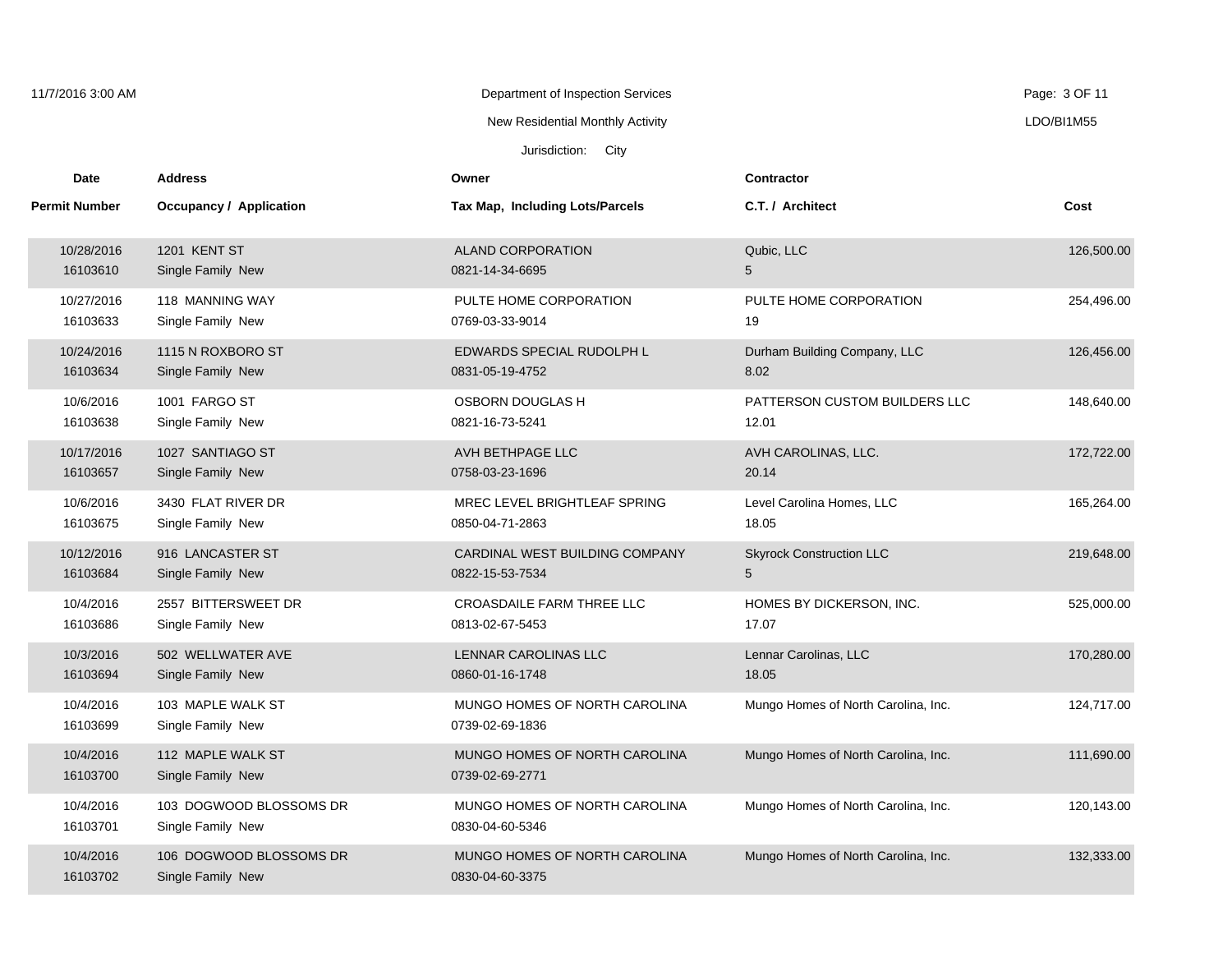| 11/7/2016 3:00 AM     |                                              | Department of Inspection Services                |                                        | Page: 4 OF 11 |
|-----------------------|----------------------------------------------|--------------------------------------------------|----------------------------------------|---------------|
|                       |                                              | New Residential Monthly Activity                 |                                        | LDO/BI1M55    |
|                       |                                              | Jurisdiction: City                               |                                        |               |
| Date                  | <b>Address</b>                               | Owner                                            | <b>Contractor</b>                      |               |
| <b>Permit Number</b>  | Occupancy / Application                      | Tax Map, Including Lots/Parcels                  | C.T. / Architect                       | Cost          |
| 10/4/2016<br>16103703 | 220 DOGWOOD BLOSSOMS DR<br>Single Family New | MUNGO HOMES OF NORTH CAROLINA<br>0739-02-69-2828 | Mungo Homes of North Carolina, Inc.    | 120,323.00    |
| 10/4/2016             | 213 DOGWOOD BLOSSOMS DR                      | MUNGO HOMES OF NORTH CAROLINA                    | Mungo Homes of North Carolina, Inc.    | 151,602.00    |
| 16103704              | Single Family New                            | 0739-02-69-4946                                  | 20.14                                  |               |
| 10/3/2016             | 317 IBIS LN                                  | PULTE HOME CORPORATION                           | PULTE HOME CORPORATION                 | 292,116.00    |
| 16103709              | Single Family New                            | 0769-01-15-4127                                  | 19                                     |               |
| 10/3/2016             | 539 TURNSTONE DR                             | PULTE HOME CORPORATION                           | PULTE HOME CORPORATION                 | 148,566.00    |
| 16103710              | Single Family New                            | 0769-01-36-3629                                  | 19                                     |               |
| 10/11/2016            | 222 MILL CHAPEL RD                           | <b>WEEKLEY HOMES LLC</b>                         | Weekley Homes, L.P.                    | 234,498.00    |
| 16103713              | Single Family New                            | 0707-01-27-5152                                  | 20.12                                  |               |
| 10/4/2016             | 2008 MOREHEAD HILL CT                        | DAN RYAN BUILDERS - NORTH                        | Ryan Builders-North Carolina, LLC, Dan | 196,218.00    |
| 16103717              | Single Family New                            | 0850-03-40-2183                                  | 18.05                                  |               |
| 10/4/2016             | 2006 MOREHEAD HILL CT                        | DAN RYAN BUILDERS - NORTH                        | Ryan Builders-North Carolina, LLC, Dan | 187,704.00    |
| 16103718              | Single Family New                            | 0850-03-40-2114                                  | 18.05                                  |               |
| 10/4/2016             | 209 DOGWOOD BLOSSOMS DR                      | MUNGO HOMES OF NORTH CAROLINA                    | Mungo Homes of North Carolina, Inc.    | 194,304.00    |
| 16103719              | Single Family New                            | 0830-02-60-4081                                  | 20.14                                  |               |
| 10/3/2016             | 314 IBIS LN                                  | PULTE HOME CORPORATION                           | PULTE HOME CORPORATION                 | 222,024.00    |
| 16103723              | Single Family New                            | 0769-01-15-4376                                  | 19                                     |               |
| 10/3/2016             | 109 TUTTLE RD                                | PULTE HOME CORPORATION                           | PULTE HOME CORPORATION                 | 226,710.00    |
| 16103724              | Single Family New                            | 0769-01-05-9184                                  | 19                                     |               |
| 10/11/2016            | 104 CHURMENT CT                              | <b>BALD EAGLE LAND DEVELOPMENT</b>               | JORDAN'S CONSTRUCTION, INC.            | 130,812.00    |
| 16103731              | Townhouse New                                | 0739-02-89-7386                                  | 20.14                                  |               |
| 10/11/2016            | 106 CHURMENT CT                              | <b>BALD EAGLE LAND DEVELOPMENT</b>               | JORDAN'S CONSTRUCTION, INC.            | 130,812.00    |
| 16103732              | Townhouse New                                | 0739-02-89-7357                                  | 20.14                                  |               |
| 10/11/2016            | 108 CHURMENT CT                              | BALD EAGLE LAND DEVELOPMENT                      | JORDAN'S CONSTRUCTION, INC.            | 150,744.00    |
| 16103733              | <b>Townhouse New</b>                         | 0739-02-89-7338                                  | 20.14                                  |               |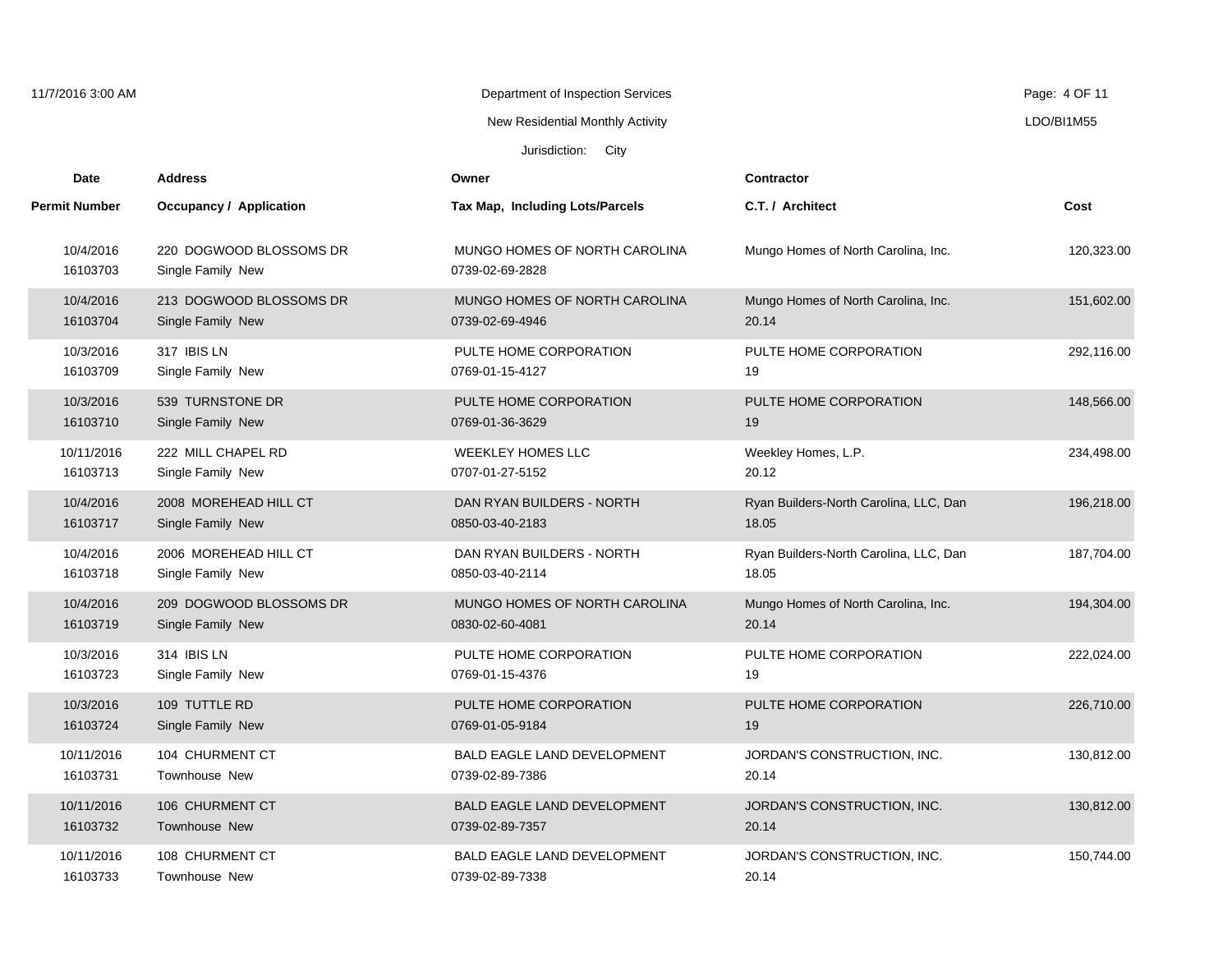| 11/7/2016 3:00 AM    |                         | Department of Inspection Services      |                             | Page: 5 OF 11 |
|----------------------|-------------------------|----------------------------------------|-----------------------------|---------------|
|                      |                         | New Residential Monthly Activity       |                             | LDO/BI1M55    |
|                      |                         | Jurisdiction: City                     |                             |               |
| Date                 | <b>Address</b>          | Owner                                  | <b>Contractor</b>           |               |
| <b>Permit Number</b> | Occupancy / Application | <b>Tax Map, Including Lots/Parcels</b> | C.T. / Architect            | Cost          |
| 10/11/2016           | 110 CHURMENT CT         | <b>BALD EAGLE LAND DEVELOPMENT</b>     | JORDAN'S CONSTRUCTION, INC. | 150,744.00    |
| 16103734             | <b>Townhouse New</b>    | 0739-02-89-7308                        | 20.14                       |               |
| 10/11/2016           | 112 CHURMENT CT         | <b>BALD EAGLE LAND DEVELOPMENT</b>     | JORDAN'S CONSTRUCTION, INC. | 150,744.00    |
| 16103735             | Townhouse New           | 0739-02-89-6378                        | 20.14                       |               |
| 10/11/2016           | 114 CHURMENT CT         | BALD EAGLE LAND DEVELOPMENT            | JORDAN'S CONSTRUCTION, INC. | 150,744.00    |
| 16103736             | <b>Townhouse New</b>    | 0739-02-89-6358                        | 20.14                       |               |
| 10/11/2016           | 116 CHURMENT CT         | <b>BALD EAGLE LAND DEVELOPMENT</b>     | JORDAN'S CONSTRUCTION, INC. | 130,812.00    |
| 16103737             | <b>Townhouse New</b>    | 0739-02-89-6329                        | 20.14                       |               |
| 10/11/2016           | 118 CHURMENT CT         | <b>BALD EAGLE LAND DEVELOPMENT</b>     | JORDAN'S CONSTRUCTION, INC. | 130,812.00    |
| 16103738             | Townhouse New           | 0739-02-89-5399                        | 20.14                       |               |
| 10/4/2016            | 122 CHURMENT CT         | <b>BALD EAGLE LAND DEVELOPMENT</b>     | JORDAN'S CONSTRUCTION, INC. | 100,000.00    |
| 16103739             | Townhouse New           | 0739-02-89-5359                        | 20.14                       |               |
| 10/4/2016            | 124 CHURMENT CT         | <b>BALD EAGLE LAND DEVELOPMENT</b>     | JORDAN'S CONSTRUCTION, INC. | 109,000.00    |
| 16103740             | <b>Townhouse New</b>    | 0739-02-89-5329                        | 20.14                       |               |
| 10/4/2016            | 126 CHURMENT CT         | BALD EAGLE LAND DEVELOPMENT            | JORDAN'S CONSTRUCTION, INC. | 105,000.00    |
| 16103741             | <b>Townhouse New</b>    | 0739-02-89-4399                        | 20.14                       |               |
| 10/4/2016            | 128 CHURMENT CT         | <b>BALD EAGLE LAND DEVELOPMENT</b>     | JORDAN'S CONSTRUCTION, INC. | 105,300.00    |
| 16103742             | Townhouse New           | 0739-02-89-4379                        | 20.14                       |               |
| 10/4/2016            | 130 CHURMENT CT         | <b>BALD EAGLE LAND DEVELOPMENT</b>     | JORDAN'S CONSTRUCTION, INC. | 105,000.00    |
| 16103743             | Townhouse New           | 0739-02-89-4440                        | 20.14                       |               |
| 10/4/2016            | 132 CHURMENT CT         | <b>BALD EAGLE LAND DEVELOPMENT</b>     | JORDAN'S CONSTRUCTION, INC. | 109,000.00    |
| 16103744             | <b>Townhouse New</b>    | 0739-02-89-4410                        | 20.14                       |               |
| 10/4/2016            | 134 CHURMENT CT         | BALD EAGLE LAND DEVELOPMENT            | JORDAN'S CONSTRUCTION, INC. | 109,000.00    |
| 16103745             | Townhouse New           | 0739-02-89-3490                        | 20.14                       |               |
| 10/4/2016            | 136 CHURMENT CT         | <b>BALD EAGLE LAND DEVELOPMENT</b>     | JORDAN'S CONSTRUCTION, INC. | 100,000.00    |
| 16103746             | <b>Townhouse New</b>    | 0739-02-89-3460                        | 20.14                       |               |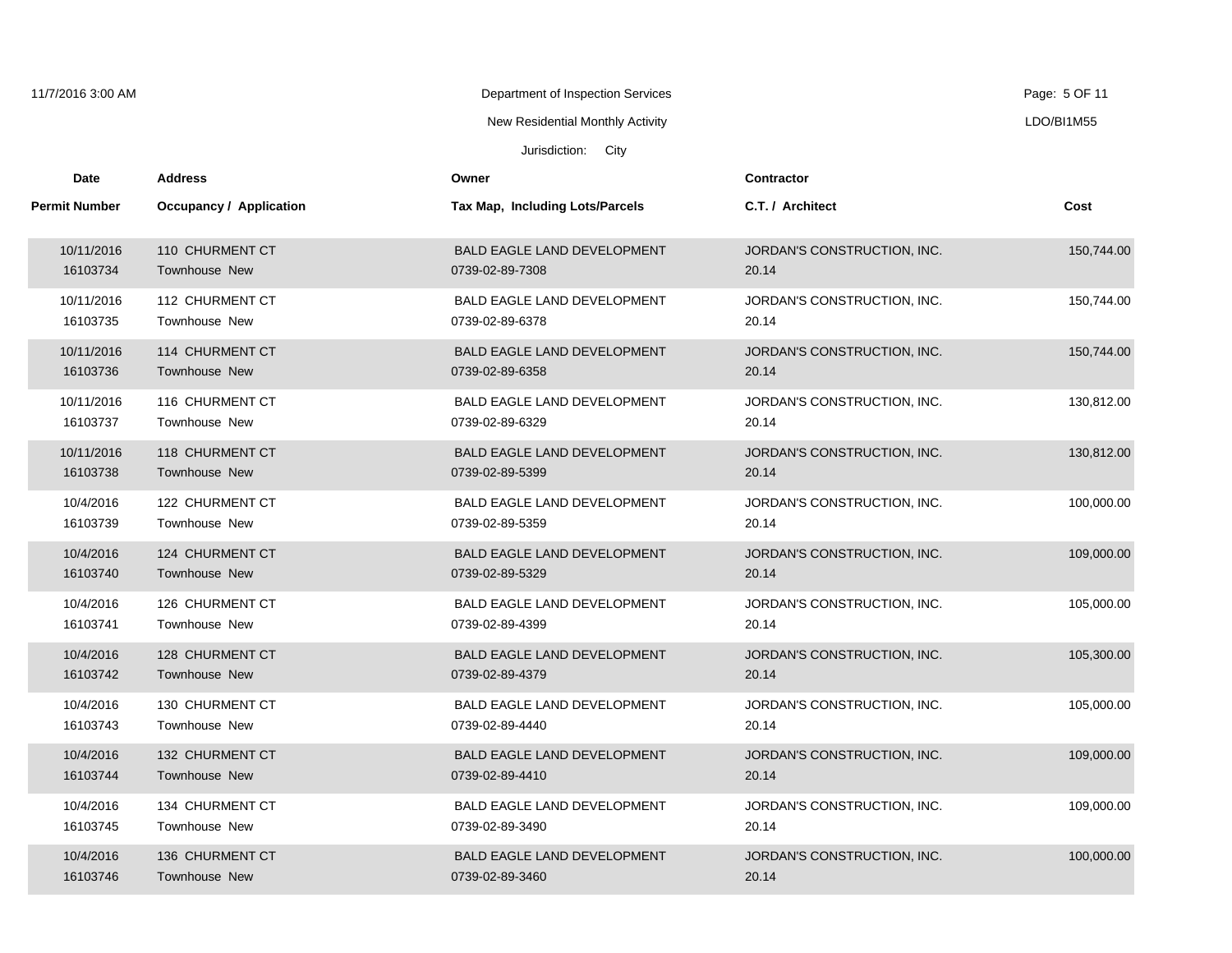| 11/7/2016 3:00 AM    |                                | Department of Inspection Services |                                        | Page: 6 OF 11 |
|----------------------|--------------------------------|-----------------------------------|----------------------------------------|---------------|
|                      |                                | New Residential Monthly Activity  |                                        | LDO/BI1M55    |
|                      |                                | Jurisdiction: City                |                                        |               |
| <b>Date</b>          | <b>Address</b>                 | Owner                             | <b>Contractor</b>                      |               |
| <b>Permit Number</b> | <b>Occupancy / Application</b> | Tax Map, Including Lots/Parcels   | C.T. / Architect                       | Cost          |
| 10/3/2016            | 504 WELLWATER AVE              | LENNAR CAROLINAS LLC              | Lennar Carolinas, LLC                  | 222,090.00    |
| 16103758             | Single Family New              | 0860-01-16-0798                   | 18.05                                  |               |
| 10/3/2016            | 304 WELLWATER AVE              | <b>LENNAR CAROLINAS LLC</b>       | Lennar Carolinas, LLC                  | 195,888.00    |
| 16103762             | Single Family New              | 0860-01-16-1945                   | 18.05                                  |               |
| 10/3/2016            | 206 WELLWATER AVE              | LENNAR CAROLINAS LLC              | Lennar Carolinas, LLC                  | 242,880.00    |
| 16103781             | Single Family New              | 0860-01-06-8973                   | 18.05                                  |               |
| 10/6/2016            | 1106 SAN ANTONIO BLVD          | MREC LEVEL BRIGHTLEAF SPRING      | Level Carolina Homes, LLC              | 290,664.00    |
| 16103782             | Single Family New              | 0850-04-72-6372                   | 18.05                                  |               |
| 10/6/2016            | 3 HORTON GROVE CT              | CALATLANTIC GROUP INC             | CALATLANTIC GROUP, INC.                | 276,540.00    |
| 16103783             | Single Family New              | 0850-03-00-3706                   | 18.05                                  |               |
| 10/6/2016            | 2020 MOREHEAD HILL CT          | <b>GREENHAWK DEVELOPMENT LLC</b>  | Ryan Builders-North Carolina, LLC, Dan | 196,284.00    |
| 16103785             | Single Family New              | 0850-03-40-6194                   | 18.05                                  |               |
| 10/4/2016            | 1020 SANTIAGO ST               | AVH BETHPAGE LLC                  | AVH CAROLINAS, LLC.                    | 142,032.00    |
| 16103793             | Single Family New              | 0758-03-23-0821                   | 20.14                                  |               |
| 10/4/2016            | 1209 ATTICUS WAY               | AVH BETHPAGE LLC                  | AVH CAROLINAS, LLC.                    | 197,340.00    |
| 16103794             | Single Family New              | 0758-03-14-9597                   | 20.14                                  |               |
| 10/21/2016           | 1142 SEARSTONE CT              | EASTWOOD HOMES OF RALEIGH LLC     | <b>JOSEPH K. STEWART</b>               | 138,666.00    |
| 16103827             | Townhouse New                  | 0729-01-28-6926                   | 20.11                                  |               |
| 10/10/2016           | 59 TREVISO PL                  | MAIDA V2 LLC                      | Southern Distinctive Homes, LLC        | 454,715.00    |
| 16103830             | Single Family New              | 0709-03-03-3408                   | 20.18                                  |               |
| 10/10/2016           | 1212 ATTICUS WAY               | AVH BETHPAGE LLC                  | AVH CAROLINAS, LLC.                    | 302,082.00    |
| 16103840             | Single Family New              | 0758-03-24-1562                   | 20.14                                  |               |
| 10/24/2016           | 110 BUSHWOOD CT                | EASTWOOD HOMES OF RALEIGH LLC     | <b>JOSEPH K. STEWART</b>               | 191,862.00    |
| 16103863             | Single Family New              | 0729-01-28-2647                   | 20.11                                  |               |
| 10/10/2016           | 6405 CABIN BRANCH DR           | POYTHRESS CONSTRUCTION            | POYTHRESS CONSTRUCTION CO., INC.       | 164,670.00    |
| 16103864             | Single Family New              | 0835-02-78-4251                   | 16.01                                  |               |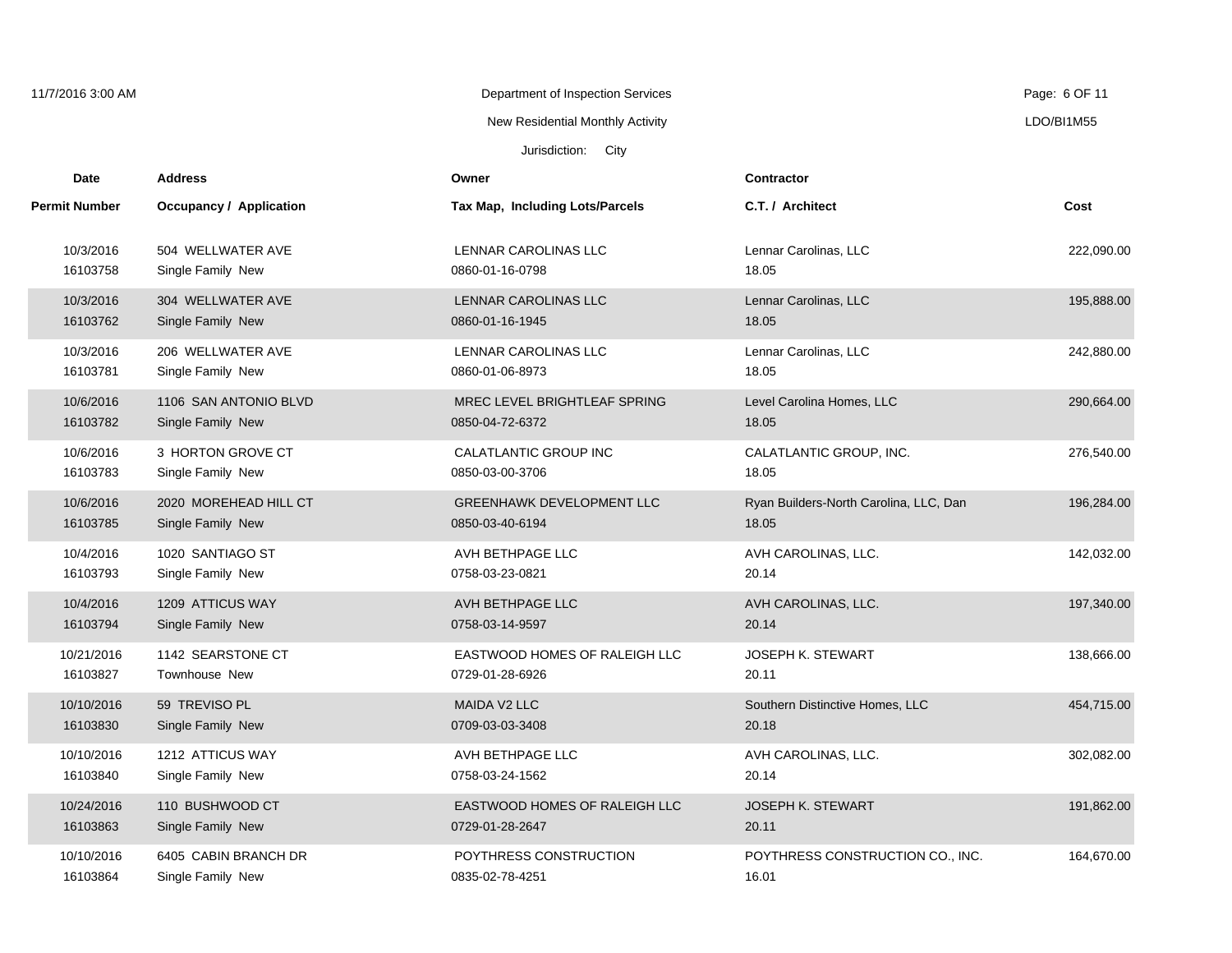| 11/7/2016 3:00 AM    |                                | Department of Inspection Services |                                        | Page: 7 OF 11 |
|----------------------|--------------------------------|-----------------------------------|----------------------------------------|---------------|
|                      |                                | New Residential Monthly Activity  |                                        | LDO/BI1M55    |
|                      |                                | Jurisdiction: City                |                                        |               |
| Date                 | <b>Address</b>                 | Owner                             | <b>Contractor</b>                      |               |
| <b>Permit Number</b> | <b>Occupancy / Application</b> | Tax Map, Including Lots/Parcels   | C.T. / Architect                       | Cost          |
| 10/10/2016           | 6419 CABIN BRANCH DR           | POYTHRESS CONSTRUCTION            | POYTHRESS CONSTRUCTION CO., INC.       | 316,536.00    |
| 16103865             | Single Family New              | 0835-02-77-2983                   | 16.01                                  |               |
| 10/10/2016           | 116 SNOWY EGRET CT             | ELD CARDINAL OAKS LLC             | Level Carolina Homes, LLC              | 177,144.00    |
| 16103867             | Single Family New              | 0852-01-35-8411                   | 18.04                                  |               |
| 10/27/2016           | 201 SPRING FLOWER LN           | RHEIN INTERESTS OF RALEIGH LLC    | Ryan Builders-North Carolina, LLC, Dan | 81,898.00     |
| 16103868             | Townhouse New                  | 0850-04-50-3006                   | 18.05                                  |               |
| 10/27/2016           | 203 SPRING FLOWER LN           | MREC BRIGHTLEAF LLC               | Ryan Builders-North Carolina, LLC, Dan | 81,898.00     |
| 16103869             | Townhouse New                  | 0850-04-50-3014                   | 18.05                                  |               |
| 10/27/2016           | 205 SPRING FLOWER LN           | MREC BRIGHTLEAF LLC               | Ryan Builders-North Carolina, LLC, Dan | 81,898.00     |
| 16103870             | <b>Townhouse New</b>           | 0850-02-50-3022                   | 18.05                                  |               |
| 10/27/2016           | 207 SPRING FLOWER LN           | RHEIN INTERESTS OF RALEIGH LLC    | Ryan Builders-North Carolina, LLC, Dan | 81,898.00     |
| 16103871             | Townhouse New                  | 0850-02-50-3020                   | 18.05                                  |               |
| 10/27/2016           | 209 SPRING FLOWER LN           | <b>MREC BRIGHTLEAF LLC</b>        | Ryan Builders-North Carolina, LLC, Dan | 81,898.00     |
| 16103872             | Townhouse New                  | 0759-02-59-3938                   | 18.05                                  |               |
| 10/13/2016           | 1000 PEBBLE CREEK XING         | BARBEE ROAD ASSOCIATES LLC        | Mungo Homes of North Carolina, Inc.    | 168,564.00    |
| 16103889             | <b>Townhouse New</b>           | 0728-02-58-0172                   | 20.14                                  |               |
| 10/13/2016           | 1000 PEBBLE CREEK XING         | BARBEE ROAD ASSOCIATES LLC        | Mungo Homes of North Carolina, Inc.    | 153,714.00    |
| 16103890             | Townhouse New                  | 0728-02-58-0193                   | 20.14                                  |               |
| 10/13/2016           | 1000 PEBBLE CREEK XING         | BARBEE ROAD ASSOCIATES LLC        | Mungo Homes of North Carolina, Inc.    | 165,330.00    |
| 16103891             | Townhouse New                  | 0728-02-58-1113                   | 20.14                                  |               |
| 10/17/2016           | 106 MAPLE WALK ST              | MUNGO HOMES OF NORTH CAROLINA     | Mungo Homes of North Carolina, Inc.    | 194,106.00    |
| 16103899             | Single Family New              | 0739-02-69-1669                   | 20.14                                  |               |
| 10/26/2016           | 1402 MAGIC HOLLOW RD           | MERITAGE HOMES OF THE             | Meritage Homes of North Carolina, Inc. | 220,176.00    |
| 16103901             | Single Family New              | 0717-04-70-6537                   | 20.12                                  |               |
| 10/19/2016           | 108 CANVASBACK DR              | LEVEL CAROLINA HOME LLC           | Level Carolina Homes, LLC              | 171,500.00    |
| 16103914             | Single Family New              | 0852-01-45-2958                   | 18.04                                  |               |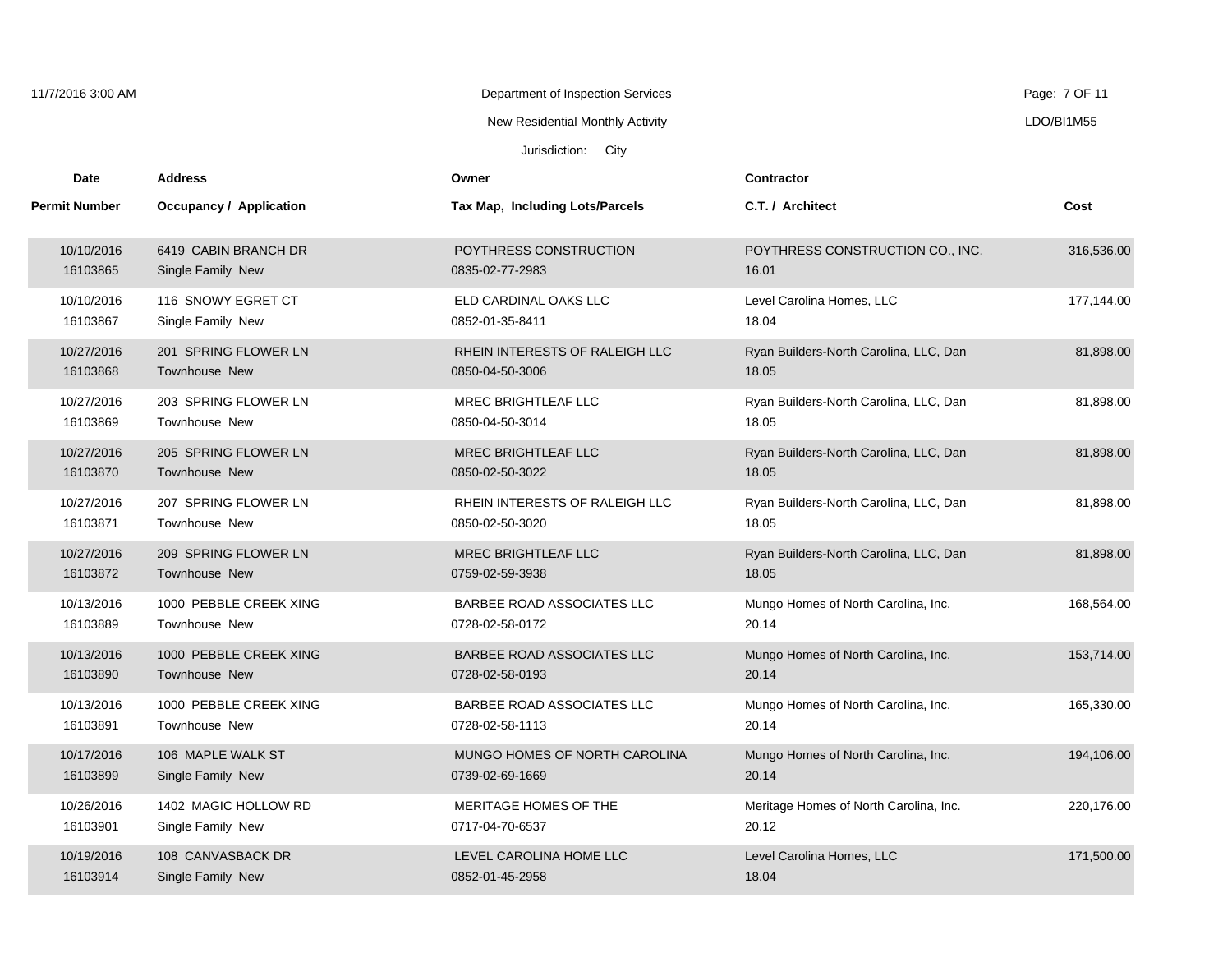| 11/7/2016 3:00 AM    |                                | Department of Inspection Services |                                        | Page: 8 OF 11 |
|----------------------|--------------------------------|-----------------------------------|----------------------------------------|---------------|
|                      |                                | New Residential Monthly Activity  |                                        | LDO/BI1M55    |
|                      |                                | Jurisdiction: City                |                                        |               |
| Date                 | <b>Address</b>                 | Owner                             | Contractor                             |               |
| <b>Permit Number</b> | <b>Occupancy / Application</b> | Tax Map, Including Lots/Parcels   | C.T. / Architect                       | Cost          |
| 10/12/2016           | 108 PENINSULA CT               | LENNAR CAROLINAS LLC              | Lennar Carolinas, LLC                  | 177,144.00    |
| 16103916             | Single Family New              | 0850-01-05-8891                   | 18.05                                  |               |
| 10/12/2016           | 117 TURNSTONE DR               | PULTE HOME CORPORATION            | PULTE HOME CORPORATION                 | 241,956.00    |
| 16103917             | Single Family New              | 0769-01-16-4239                   | 19                                     |               |
| 10/12/2016           | 102 GADWALL LN                 | PULTE HOME CORPORATION            | PULTE HOME CORPORATION                 | 248,556.00    |
| 16103918             | Single Family New              | 0769-01-15-1739                   | 19                                     |               |
| 10/19/2016           | 121 MILL CHAPEL RD             | <b>WEEKLEY HOMES LLC</b>          | Weekley Homes, L.P.                    | 261,785.00    |
| 16103921             | Single Family New              | 0707-01-27-5795                   | 20.12                                  |               |
| 10/20/2016           | 204 SPRING FLOWER LN           | MREC BRIGHTLEAF LLC               | Ryan Builders-North Carolina, LLC, Dan | 125,202.00    |
| 16103928             | Townhouse New                  | 0759-02-59-2906                   | 18.05                                  |               |
| 10/20/2016           | 206 SPRING FLOWER LN           | RHEIN INTERESTS OF RALEIGH LLC    | Ryan Builders-North Carolina, LLC, Dan | 126,456.00    |
| 16103929             | Townhouse New                  | 0759-02-59-2914                   | 18.05                                  |               |
| 10/20/2016           | 208 SPRING FLOWER LN           | MREC BRIGHTLEAF LLC               | Ryan Builders-North Carolina, LLC, Dan | 123,222.00    |
| 16103930             | Townhouse New                  | 0759-02-59-2922                   | 18.05                                  |               |
| 10/20/2016           | 210 SPRING FLOWER LN           | <b>MREC BRIGHTLEAF LLC</b>        | Ryan Builders-North Carolina, LLC, Dan | 123,222.00    |
| 16103931             | Townhouse New                  | 0759-02-59-2930                   | 18.05                                  |               |
| 10/21/2016           | 205 PINOT CT                   | <b>EPCON FARRINGTON LLC</b>       | EPCON COMMUNITIES CAROLINAS LLC        | 165,330.00    |
| 16103934             | Single Family New              | 0709-03-32-0006                   | 20.18                                  |               |
| 10/17/2016           | 537 TURNSTONE DR               | PULTE HOME CORPORATION            | PULTE HOME CORPORATION                 | 158,400.00    |
| 16103958             | Single Family New              | 0769-01-36-2696                   | 19.00                                  |               |
| 10/17/2016           | 122 MERGANSER WAY              | PULTE HOME CORPORATION            | PULTE HOME CORPORATION                 | 140,052.00    |
| 16103959             | Single Family New              | 0769-01-36-1794                   | 19.00                                  |               |
| 10/17/2016           | 107 PIPIT DR                   | PULTE HOME CORPORATION            | PULTE HOME CORPORATION                 | 173,118.00    |
| 16103960             | Single Family New              | 0769-01-27-7262                   | 19                                     |               |
| 10/17/2016           | 1409 MAGIC HOLLOW RD           | COMMUNITY DEVELOPMENT CAPITAL     | Meritage Homes of North Carolina, Inc. | 242,418.00    |
| 16103962             | Single Family New              | 0717-04-70-4349                   | 20.12                                  |               |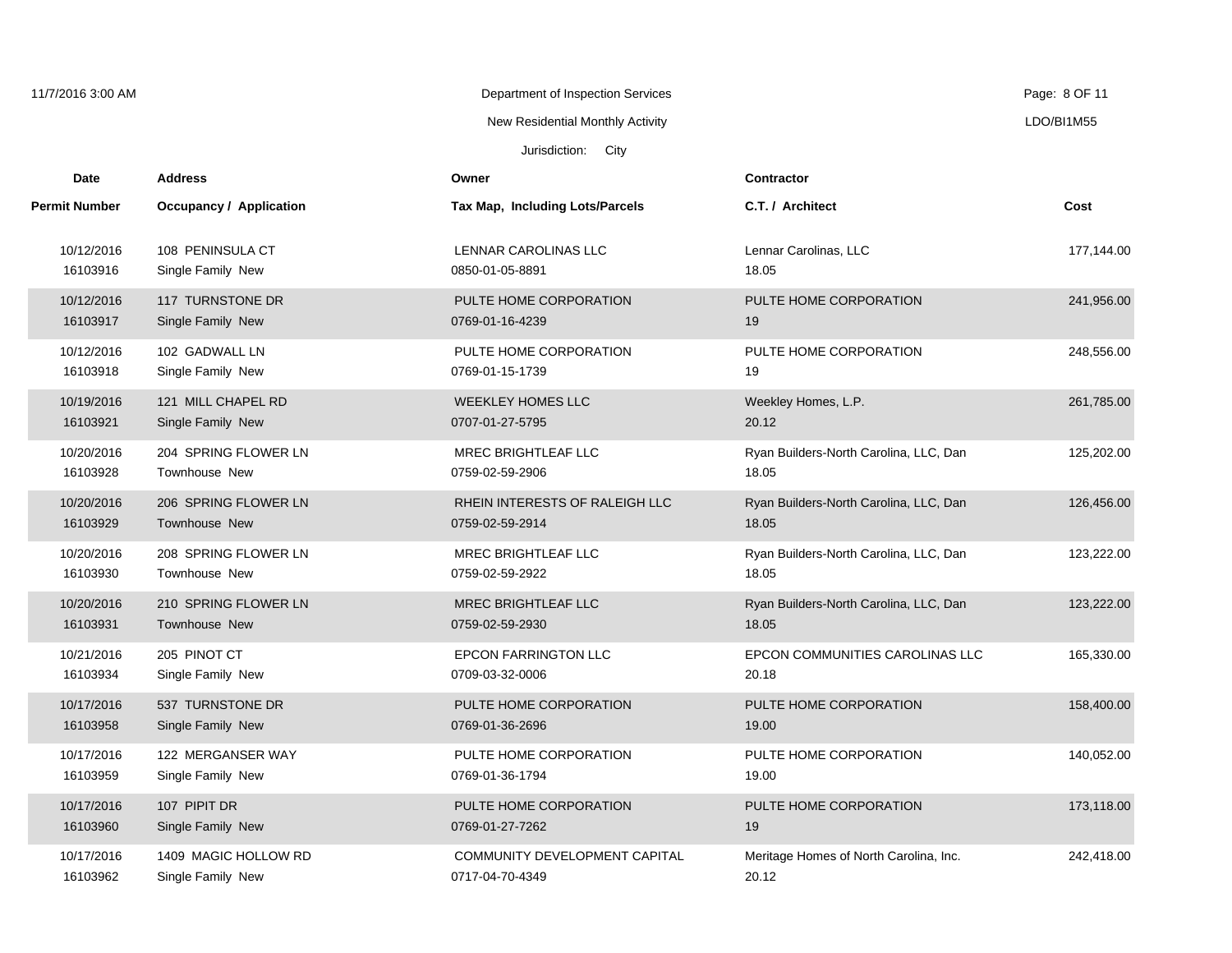| 11/7/2016 3:00 AM    |                         | Department of Inspection Services      |                                     | Page: 9 OF 11 |
|----------------------|-------------------------|----------------------------------------|-------------------------------------|---------------|
|                      |                         | New Residential Monthly Activity       |                                     | LDO/BI1M55    |
|                      |                         | Jurisdiction: City                     |                                     |               |
| Date                 | <b>Address</b>          | Owner                                  | <b>Contractor</b>                   |               |
| <b>Permit Number</b> | Occupancy / Application | <b>Tax Map, Including Lots/Parcels</b> | C.T. / Architect                    | Cost          |
| 10/25/2016           | 1322 PULITZER LN        | AVH BETHPAGE LLC                       | AVH CAROLINAS, LLC.                 | 197,538.00    |
| 16103970             | Single Family New       | 0758-03-22-1547                        | 20.14                               |               |
| 10/19/2016           | 5 TOCUVAN PL            | HARWARD STEPHEN CANADA II              | BERINI, JOE F., CONST. CO.          | 286,044.00    |
| 16103971             | Single Family New       | 0803-02-75-1522                        | 17.07                               |               |
| 10/21/2016           | 105 PIPIT DR            | PULTE HOME CORPORATION                 | PULTE HOME CORPORATION              | 146,520.00    |
| 16103973             | Single Family New       | 0769-01-27-7212                        | 19                                  |               |
| 10/31/2016           | 4 FRINTON PL            | <b>EAST GEER VENTURES LLC</b>          | <b>WADE JURNEY HOMES</b>            | 138,600.00    |
| 16103993             | Single Family New       | 0842-01-36-3975                        | 18.01                               |               |
| 10/31/2016           | 6 FRINTON PL            | <b>EAST GEER VENTURES LLC</b>          | <b>WADE JURNEY HOMES</b>            | 95,172.00     |
| 16103994             | Single Family New       | 0842-01-36-3933                        | 18.01                               |               |
| 10/31/2016           | 8 FRINTON PL            | <b>EAST GEER VENTURES LLC</b>          | WADE JURNEY HOMES                   | 103,686.00    |
| 16103995             | Single Family New       | 0842-01-36-2981                        | 18.01                               |               |
| 10/31/2016           | 10 FRINTON PL           | <b>EAST GEER VENTURES LLC</b>          | <b>WADE JURNEY HOMES</b>            | 118,536.00    |
| 16103996             | Single Family New       | 0842-01-36-2837                        | 18.01                               |               |
| 10/28/2016           | 141 TEE PEE TRL         | PULTE HOME CORPORATION                 | PULTE HOME CORPORATION              | 230,736.00    |
| 16104001             | Single Family New       | 0769-01-16-8601                        | 19                                  |               |
| 10/31/2016           | 6 SPRINGHOUSE PL        | BEISCHER SUSAN FOX EST                 | THE DREES HOMES COMPANY             | 497,904.00    |
| 16104007             | Single Family New       | 0813-02-68-8821                        | 17.07                               |               |
| 10/31/2016           | 102 N GUTHRIE AVE       | DURHAM COUNTY HABITAT FOR              | HABITAT FOR HUMANITY OF DURHAM INC. | 70,000.00     |
| 16104021             | Single Family New       | 0831-15-63-7803                        | 10.01                               |               |
| 10/28/2016           | 302 WELLWATER AVE       | LENNAR CAROLINAS LLC                   | Lennar Carolinas, LLC               | 187,044.00    |
| 16104030             | Single Family New       | 0860-01-16-0982                        | 18.05                               |               |
| 10/31/2016           | 146 TEE PEE TRL         | PULTE HOME CORPORATION                 | PULTE HOME CORPORATION              | 193,842.00    |
| 16104054             | Single Family New       | 0769-01-16-9455                        | 19                                  |               |
| 10/31/2016           | 412 WELLWATER AVE       | LENNAR CAROLINAS LLC                   | Lennar Carolinas, LLC               | 227,832.00    |
| 16104076             | Single Family New       | 0860-01-16-1798                        | 18.05                               |               |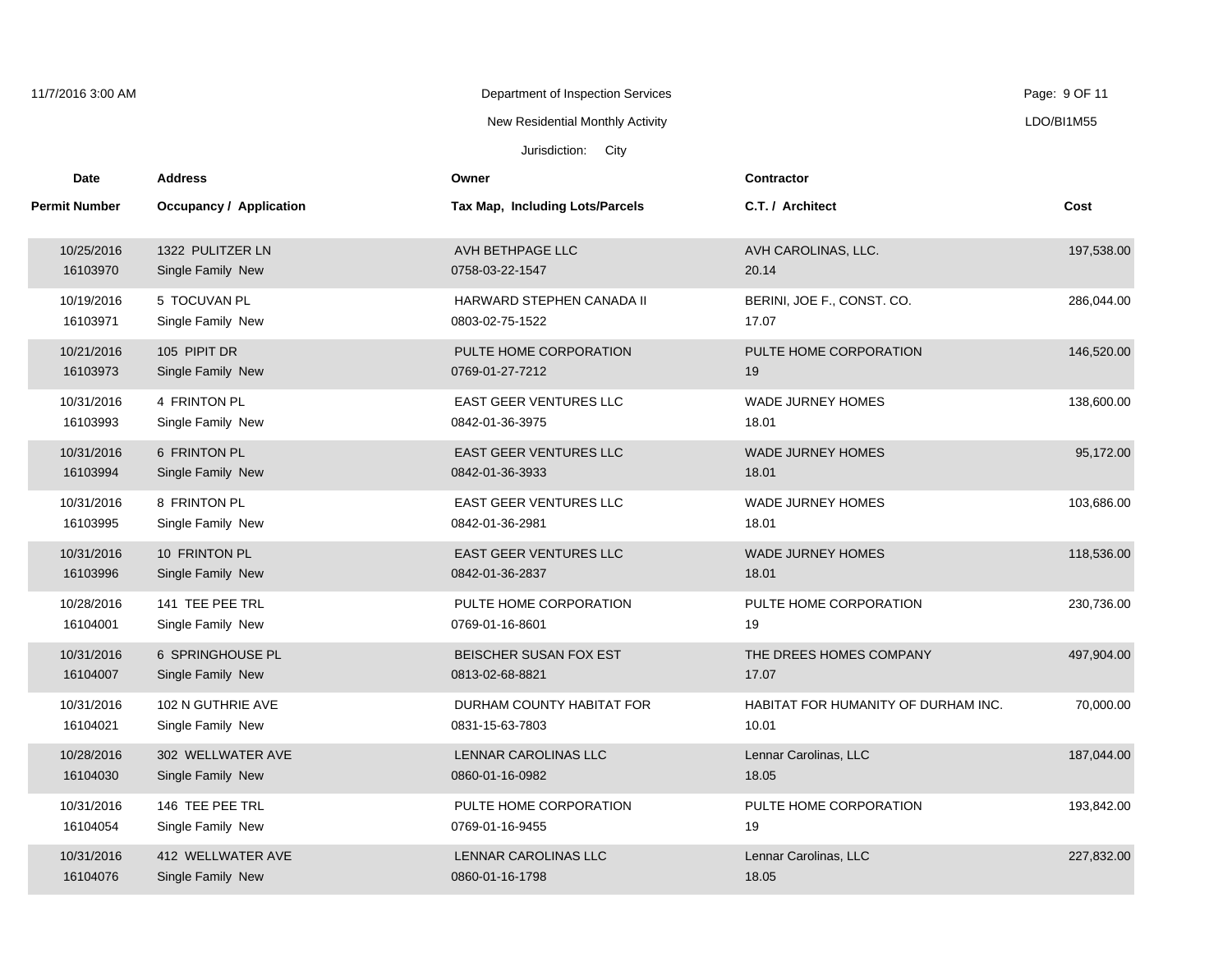| 11/7/2016 3:00 AM      |                                          | Department of Inspection Services                |                                                                       | Page: 10 OF 11 |
|------------------------|------------------------------------------|--------------------------------------------------|-----------------------------------------------------------------------|----------------|
|                        |                                          | New Residential Monthly Activity                 |                                                                       | LDO/BI1M55     |
|                        |                                          | Jurisdiction: City                               |                                                                       |                |
| Date                   | <b>Address</b>                           | Owner                                            | <b>Contractor</b>                                                     |                |
| <b>Permit Number</b>   | Occupancy / Application                  | <b>Tax Map, Including Lots/Parcels</b>           | C.T. / Architect                                                      | Cost           |
| 10/31/2016             | 6 BONSACK CT                             | CALATLANTIC GROUP INC                            | CALATLANTIC GROUP, INC.                                               | 260,700.00     |
| 16104077               | Single Family New                        | 0850-03-00-2955                                  | 18.05                                                                 |                |
| 10/31/2016             | 9 BONSACK CT                             | CALATLANTIC GROUP INC                            | CALATLANTIC GROUP, INC.                                               | 284,780.00     |
| 16104078               | Single Family New                        | 0850-03-01-0282                                  | 18.05                                                                 |                |
| 10/31/2016             | 1107 WILLOWCREST RD                      | LENNAR CAROLINAS LLC                             | Lennar Carolinas, LLC                                                 | 193,710.00     |
| 16104096               | Single Family New                        | 0850-01-15-1671                                  | 18.05                                                                 |                |
| 10/31/2016<br>16104097 | 2021 HICKORY NUT DR<br>Single Family New | BARTHOLOMEW MARGARET JENNINGS<br>0830-04-70-6415 | ECI CUSTOM HOMES, INC T/A ECI<br>CONSTRUCTION SERVICES, INC.<br>20.14 | 163,000.00     |
| 10/31/2016<br>16104098 | 2015 HICKORY NUT DR<br>Single Family New | BARTHOLOMEW MARGARET LEE<br>0830-04-70-4407      | ECI CUSTOM HOMES, INC T/A ECI<br>CONSTRUCTION SERVICES, INC.<br>20.14 | 163,000.00     |
| 10/31/2016             | 121 PIPIT DR                             | PULTE HOME CORPORATION                           | PULTE HOME CORPORATION                                                | 146,520.00     |
| 16104128               | Single Family New                        | 0769-01-37-0154                                  | 19.00                                                                 |                |
| 10/31/2016             | 135 PIPIT DR                             | PULTE HOME CORPORATION                           | PULTE HOME CORPORATION                                                | 138,666.00     |
| 16104129               | Single Family New                        | 0769-01-36-2968                                  | 19.00                                                                 |                |
| 10/31/2016             | 119 TANOAK CT                            | PULTE HOME CORPORATION                           | PULTE HOME CORPORATION                                                | 233,310.00     |
| 16104130               | Single Family New                        | 0769-01-15-6606                                  | 19.00                                                                 |                |
| 10/31/2016             | 120 TEE PEE TRL                          | PULTE HOME CORPORATION                           | PULTE HOME CORPORATION                                                | 170,016.00     |
| 16104133               | Single Family New                        | 0769-01-16-3433                                  | 19.00                                                                 |                |
| 10/31/2016             | 533 TURNSTONE DR                         | PULTE HOME CORPORATION                           | PULTE HOME CORPORATION                                                | 132,990.00     |
| 16104134               | Single Family New                        | 0769-01-36-2673                                  | 19.00                                                                 |                |
| 10/31/2016             | 117 GADWALL LN                           | PULTE HOME CORPORATION                           | PULTE HOME CORPORATION                                                | 281,952.00     |
| 16104135               | Single Family New                        | 0769-01-15-4998                                  | 19.00                                                                 |                |
| 10/31/2016             | 534 TURNSTONE DR                         | PULTE HOME CORPORATION                           | PULTE HOME CORPORATION                                                | 145,000.00     |
| 16104137               | Single Family New                        | 0769-01-36-4502                                  | 19.00                                                                 |                |
| 10/31/2016             | 117 SNOWDROP LN                          | PULTE HOME CORPORATION                           | PULTE HOME CORPORATION                                                | 162,492.00     |